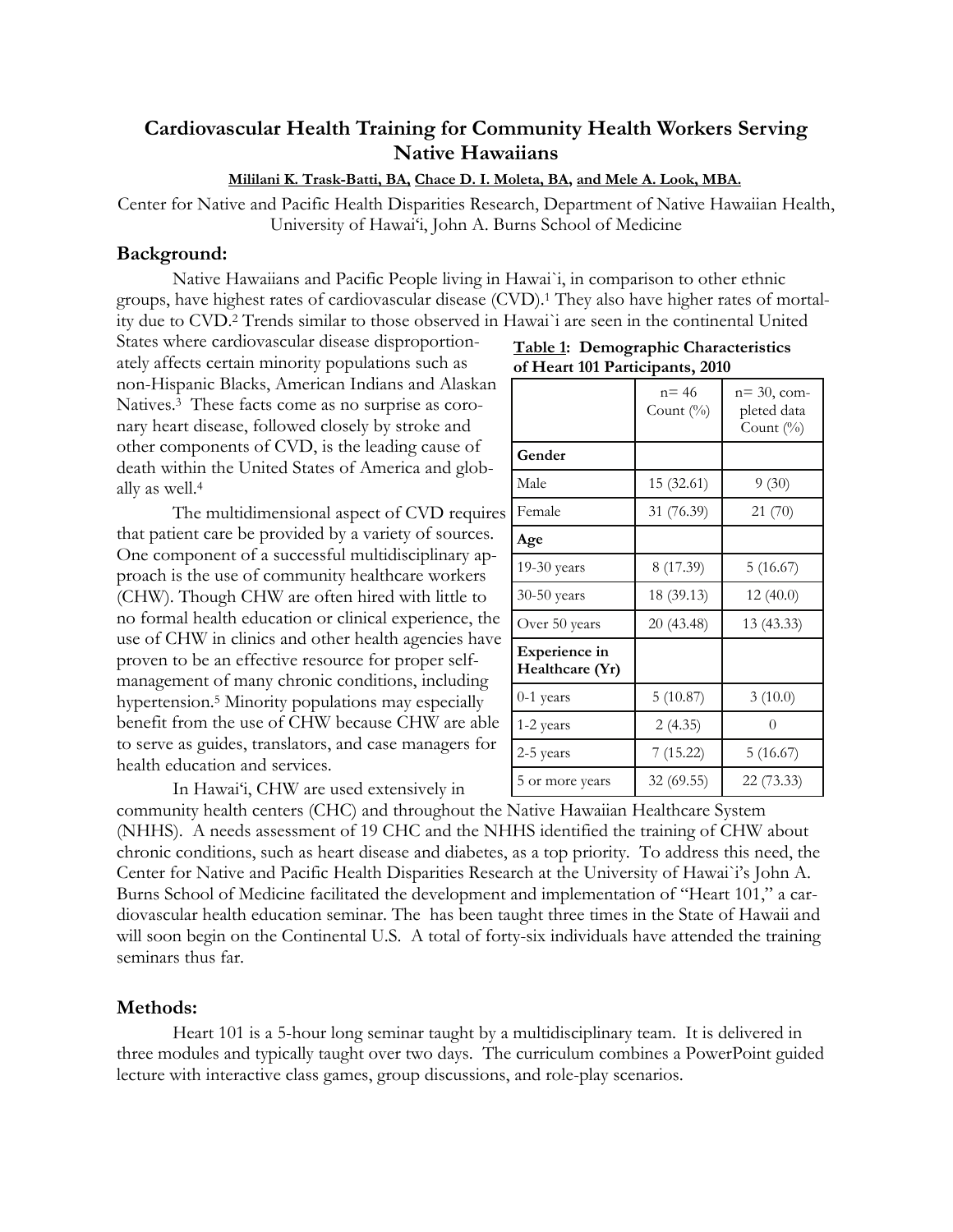A student workbook is also supplied to each participant.

 The initial curriculum was developed by a Native Hawaiian health educator with a Masters Degree in Public Health who formerly was a community health worker. The content and teaching strategies were reviewed and refined by a team of NHPP health professionals including a cardiovascular nurse and internal medicine physician. Effort was made for the curriculum to be culturally relevant to the target audience and the populations they serve. Specific culture-based aspects were: 1) language: recognizing and using native or heritage language, 2) context: structuring the class in culturally appropriate ways, and 3) content: making learning meaningful and relevant through culturally grounded content and assessment.6 Other teaching strategies were incorporated for seminars developed for this target audience.7



**Figure 1: Ethnic Composition of Heart 101 Participants, 2010** 

 For this evaluation, the pre- and post-seminar knowledge test results of the 46 participants from all three sessions held in January, April and May 2010 were examined. Only the thirty participants who fulfilled all of the training requirements were included in the analysis of changes of knowledge. Sixty-three percent of seminar participants identified CHW or outreach worker as their current work position. Medical assistants and other health professionals, traditional practitioners, managerial staff and health educators were among the most frequently specified job positions of the remaining 37%. Nearly two-thirds of the participants were women (Table 1). Healthcare workers who participated in the

training workshops were also more likely to identify as a Native Hawaiian (61%) (Fig.1).

To asses the level of knowledge gained by participants, a cardiovascular disease knowledge

test was given before the seminar, at the very end of seminar, and will be given at six months post-seminar. All three tests are identical in content and consisted of 16 multiplechoice selected from the Coronary Heart Disease Knowledge Test—developed and validated by the University of New Mexico Wellness Center and Southwest Cardiology Associates.8 Each participant was then assigned a unique ID# and pre- and post-seminar test scores were analyzed using JMP software, a SAS-based statistical analysis software program. Paired t-tests compared differences in the mean values for baseline (pre-seminar) and post-seminar tests to adequately measure knowledge gained from the training (Table 2).

 In addition to the knowledge test a satisfaction survey, comprised of an evaluation form and a performance rating, was also administered. The evaluation form included four free-response questions to examine what was most and least enjoyable about the seminar, how the seminar should



**Figure 2: Community Health Workers during Post-Test**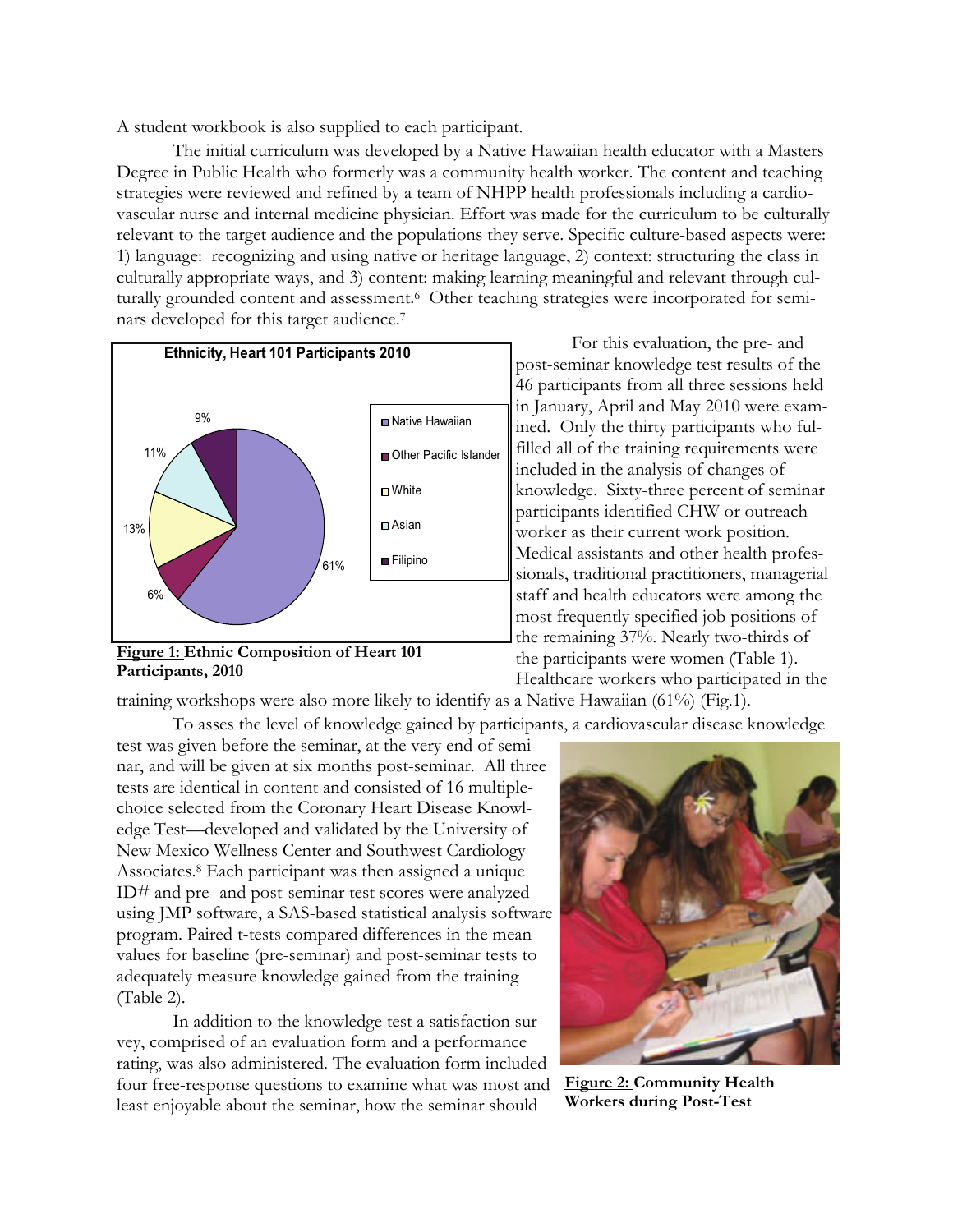be improved and what information (if any) should be added. Answers were categorized and tallies of the most frequent answers were assessed. The performance rating section asked participants whether or not they agreed, were not sure, or disagreed with nine questions assessing the communication abilities of the educators, length, and content scope/complexity of the seminar.

## **Results:**

Test scores revealed a significant improvement between the average pre-seminar test scores and post-seminar test scores, 11 and 14.77 respectively ( $p \le 0.0001$ ). This is an increase of 34.3% in the average test scores. The satisfaction survey showed that the majority of participants enjoyed the seminars and found the seminars to be informative, understandable and engaging. When asked what they liked best about Heart 101, the most popular answers were good information, information was presented well and that they really enjoyed the games and group activities.

**Table 2: CHW test scores for participants who fulfilled all seminar training requirements**

| $n=30$                  | Total         |
|-------------------------|---------------|
| Mean Pre-seminar Score  | 11            |
| Mean Post-seminar Score | 14.77         |
| Mean Difference (SD)    | 3.77          |
| P-Value                 | $\leq 0.0001$ |



**Figure 4: CHW test scores for participants who fulfilled all seminar training requirements** 

One participant stated a common theme of the responses that the material was presented by "local presenters in a local style; sharing interesting info that can easily be understood." The most frequent complaint about the seminar was that the time allotted was too short. Participants also noted that they would appreciate more information on alternative/traditional treatments and how to better help patients without insurance.

# **Discussion:**

 This evaluation has shown Heart 101 to be an effective tool for educating CHW in cardiovascular health knowledge. Heart 101 provides training participants with a sufficient foundation for continued growth in their cardiovascular health knowledge, and offers CHW the skills to build on their ability to deliver cardiovascular self-care and management information to NHPP patients.

 Based on instructor and participant feedback, we believe that the success of Heart 101 can be attributed to the training's culturally relevant curriculum, team teaching approach, and interactive class activities. These three teaching strategies seem to provide non-traditional students with a cardiovascular health education that is conducive to their learning preferences. The program's incorporation of practical knowledge, group cohesion, and emphasis on personal connections to the disease seem to foster strong student engagement.